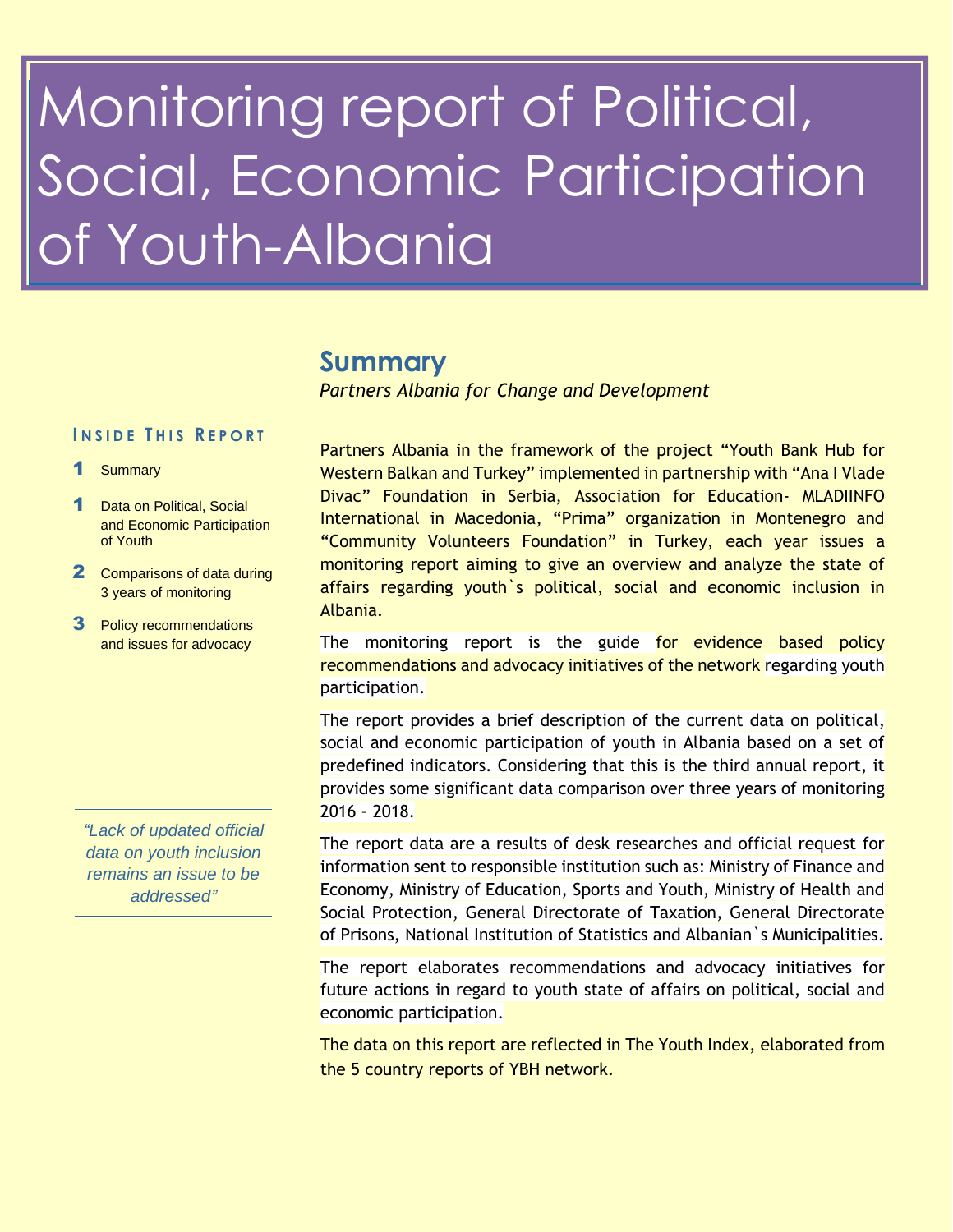### **Data on Political Participation of Youth**

| <b>Indicators</b>                                                                                     | <b>DATA</b> | <b>YEAR</b> |
|-------------------------------------------------------------------------------------------------------|-------------|-------------|
| Young ministers in Government M/F                                                                     | 0.0%        | 2018        |
| Young deputy ministers in government M/F                                                              | 3.0%        | 2018        |
| Young MPs in the parliament M/F                                                                       | 4.9%        | 2018        |
| Young mayors                                                                                          | 6.0%        | 2015-2018   |
| On-line tools for information and participation<br>in decision making of government and<br>parliament | 93.3%       | 2018        |
| On-line tools for information and participation<br>in decision making of municipalities               | 67.2%       | 2018        |
| Existence of youth structure<br>(councils/parliaments/unions) on national level                       | 0.0%        | 2018        |
| Existence of youth structure<br>(councils/parliaments/unions) on local level                          | 49.0%       | 2018        |

| Indicators                                                                                         |                                                                                                                                       | DATA                                      |                                                              | si <sup>rc</sup> f Participation of Youth                       |                   |                   |
|----------------------------------------------------------------------------------------------------|---------------------------------------------------------------------------------------------------------------------------------------|-------------------------------------------|--------------------------------------------------------------|-----------------------------------------------------------------|-------------------|-------------------|
| Young ministers in Government M/F                                                                  |                                                                                                                                       | 0.0%                                      | 2018                                                         |                                                                 |                   |                   |
| Young deputy ministers in government M/F                                                           | <b>Indicators</b>                                                                                                                     | 3.0%                                      | 2018                                                         |                                                                 | <b>DATA</b>       | <b>YEAR</b>       |
| Young MPs in the parliament M/F                                                                    |                                                                                                                                       | 4 9%                                      | 2018                                                         |                                                                 |                   |                   |
| Young mayors                                                                                       |                                                                                                                                       | <b>Young people at Tisk</b>               | 2015-2018                                                    |                                                                 | 15%               | 2012 <sup>1</sup> |
| On-line tools for information and participation in The percentage of poor people (the young people |                                                                                                                                       |                                           |                                                              |                                                                 | <b>No</b>         |                   |
| decisjon/making/af-goverangent and parliament                                                      |                                                                                                                                       |                                           | <del>poor people / no of young people)</del>                 | who lives under <sup>31</sup> the line gf payerty) (No of young | data              |                   |
| On-line tools for integration and participation in                                                 |                                                                                                                                       |                                           |                                                              |                                                                 |                   |                   |
| decisiongetaking of requirementies                                                                 |                                                                                                                                       | Young people <sup>7</sup> in prisons 2018 |                                                              |                                                                 | 47.7%             | 2018 <sup>2</sup> |
| Existeniecorporth structule"                                                                       |                                                                                                                                       |                                           |                                                              | Young people part of social welfare system (who                 |                   |                   |
| (councils/parliaments/unions) on national leve                                                     |                                                                                                                                       |                                           | receive financial <sup>°</sup> support in Special Protection |                                                                 | <b>No</b>         |                   |
| <b>Existence of youth structure</b>                                                                |                                                                                                                                       |                                           |                                                              | System) divided with the young people who are in                | data <sup>3</sup> |                   |
| (councils/parliaments/unions) on local level                                                       |                                                                                                                                       | the social web ax system                  | 2018                                                         |                                                                 |                   |                   |
|                                                                                                    | Dropout from the secondary education<br>Young people enrolled in tertiary education<br>Young people graduated from tertiary education |                                           |                                                              | 3.2%                                                            | 2017-20184        |                   |
|                                                                                                    |                                                                                                                                       |                                           |                                                              | 53,9%                                                           | 2017-20185        |                   |
|                                                                                                    |                                                                                                                                       |                                           |                                                              | 26.0%                                                           | 2017-2018         |                   |

<sup>&</sup>lt;sup>1</sup> The last Instat publication dates on 2012

[http://www.instat.gov.al/media/1312/living\\_standart\\_measurement\\_survey\\_\\_2012\\_revised.pdf](http://www.instat.gov.al/media/1312/living_standart_measurement_survey__2012_revised.pdf)

<sup>&</sup>lt;sup>2</sup> Request for Information General Directorate of Prisons

<sup>3</sup> PA sent a request for information to the Ministry of Health and Social Protection but still has not received any reply.

<sup>&</sup>lt;sup>4</sup> Request for Information Ministry of Education, Sports and Youth

<sup>5</sup> Request for Information National Institute of Statistics

<sup>&</sup>lt;sup>6</sup> Request for Information National Institute of Statistics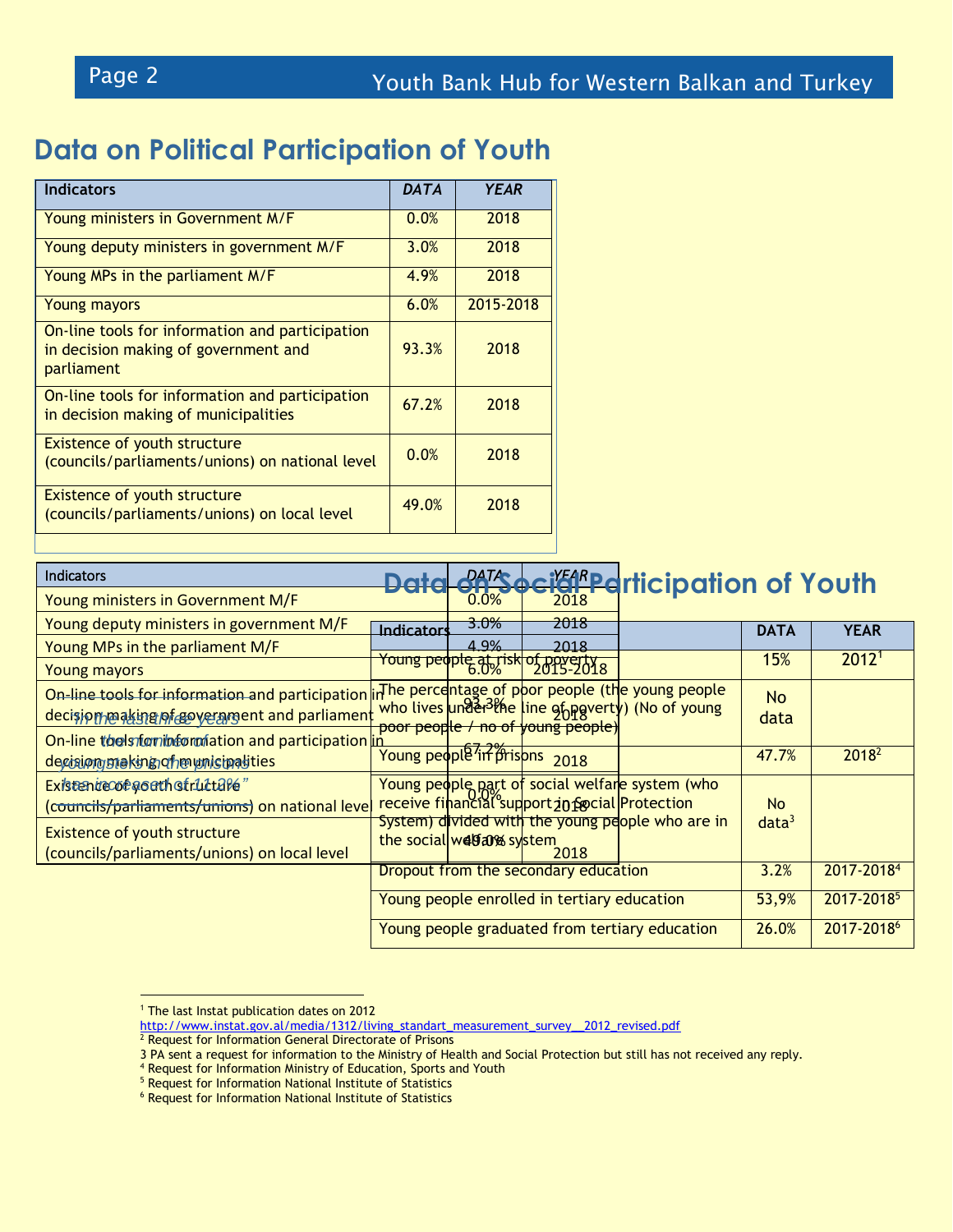### **Data on Economic Participation of Youth**

| <b>Indicators</b>                                 | <b>DATA</b>       | <b>YEAR</b> |
|---------------------------------------------------|-------------------|-------------|
| <b>NEET</b> rate                                  | 28.6%             | 2018        |
| Youth unemployment rate                           | 23.1%             | 2018        |
| Long-term youth unemployment rate                 | 13.1%             | 2018        |
| Youth Labor force participation rate              | 50.1%             | 2018        |
| Youth Employment rate                             | 38.5%             | 2018        |
| Young people that started their own business with | <b>No</b>         |             |
| the financial support of state                    | data <sup>7</sup> |             |
| Self-employed young people                        | 0.9%              | 2018        |

## **Comparisons of data during 3 years of monitoring**

Based on the three year monitoring of youth state of political, social and economic inclusion, in overall the indicators do not show any significant improvement.

The political participation of youth in the last two years is improved compared to 2016, but following the latest political occurring in 2019, in which the opposition parties resigned their political mandates and decided not to participate in the local elections held in June, the youth political participation for 2019 is not expected to increase. On the contrary, the situation might worsen.

The number of youngsters in prison has increased of 11.2% during this three-year period. The lack of data since 2012 on youth living conditions and partially collected data on youth inclusion in social protection system, show a deterioration of youth's state of social participation.

Regarding the youth economic participation, it is noted a slight improvement during these three years, mentioning here the youth unemployment rate decreased of 5.8% and employment ratio increased of 6.1%. The data on self-employed youngsters has significantly decreased due to a change on methodology. This year the indicator calculates the number of registered selfemployed young people compared to the youth population in 2018 from INSTAT, unlike the last two years where it was compared to the number of self- employed people registered in the General Tax Directorate. Furthermore, the lack of data on government's support regarding youngsters' start-up business is another indicator showing low economic youth participation during all the three-year monitoring period.

<sup>&</sup>lt;sup>7</sup> PA sent an official request for information at the Ministry of Finance and Economy but has not received any reply.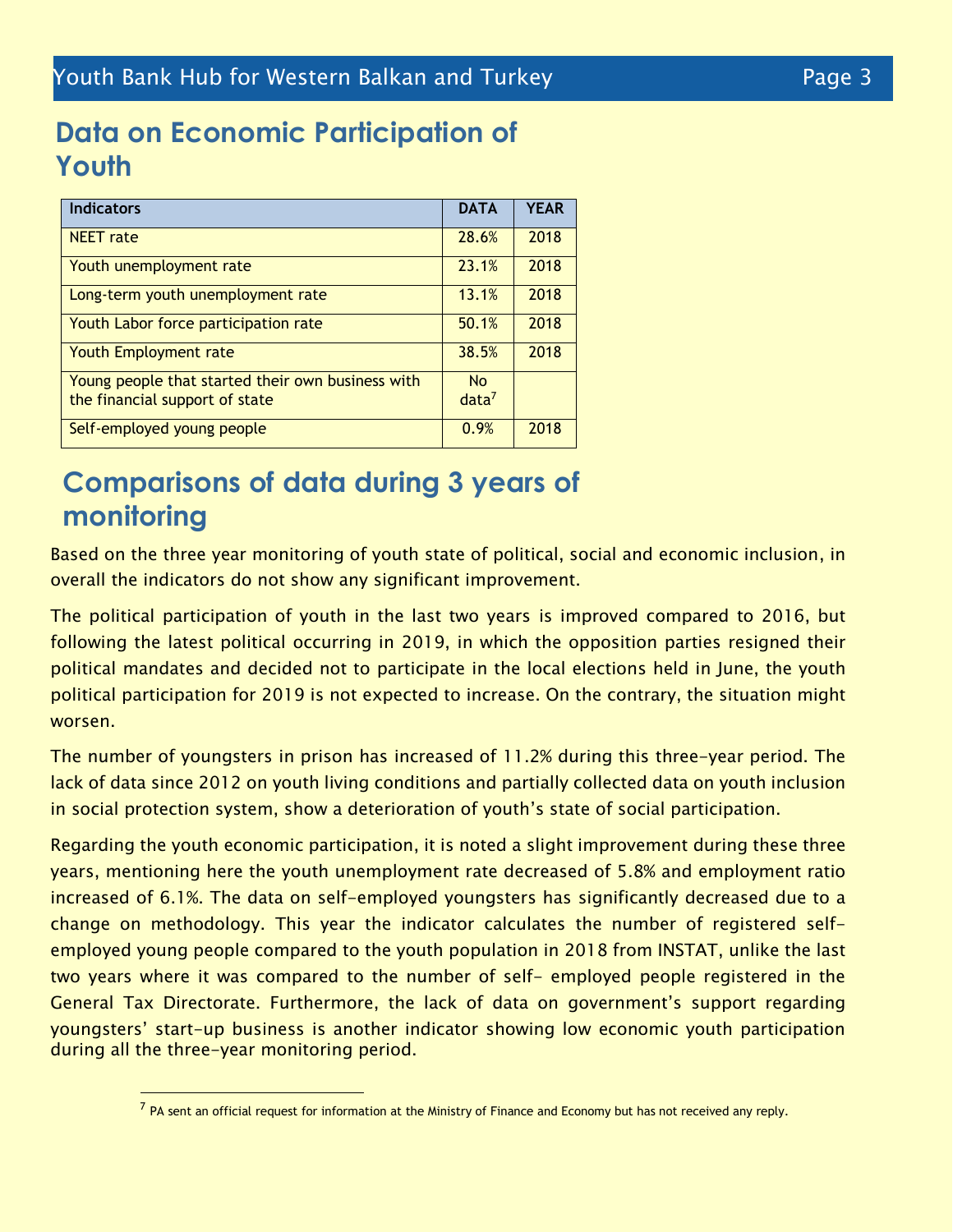In the third consecutive year of monitoring, lack of statistical data on youth in national and local level remains still an issue. This is mostly encountered in the social participation indicators but also on the economic ones, specifically on government's support on youngsters' business initiatives. Furthermore, two of the Ministries responsible for delivering these schemes did not reply to the official request sent by PA, requesting the above data.

### **Youth political participation**

- Despite the initiative taken by the Ministry of Education, Sport and Youth in drafting and approving The Law on Youth by the end of 2018, there is not yet such a law. In addition, it is worth mentioning that in the final youth draft law-proposal, the CSOs recommendations were not reflected. This draft law was contested by the latter specifically about the article 13 on creating a national youth representation structure under the dependancy of the ministry.
- Despite strategic commitments stipulated in the National Youth Action Plan 2015-2020, on creating youth representative structures on both level still on national level there is no youth structure and in local level more than half of municipalities does not have such structure either.
- Political parties should improve their approach to increase youth participation in democracy and decision-making processes. There is a need to increase youth participation in executive positions at local and central level. Successful models of youth leadership in politics such as young MPs, Young Mayors, and Young Deputy Ministers should be further promoted.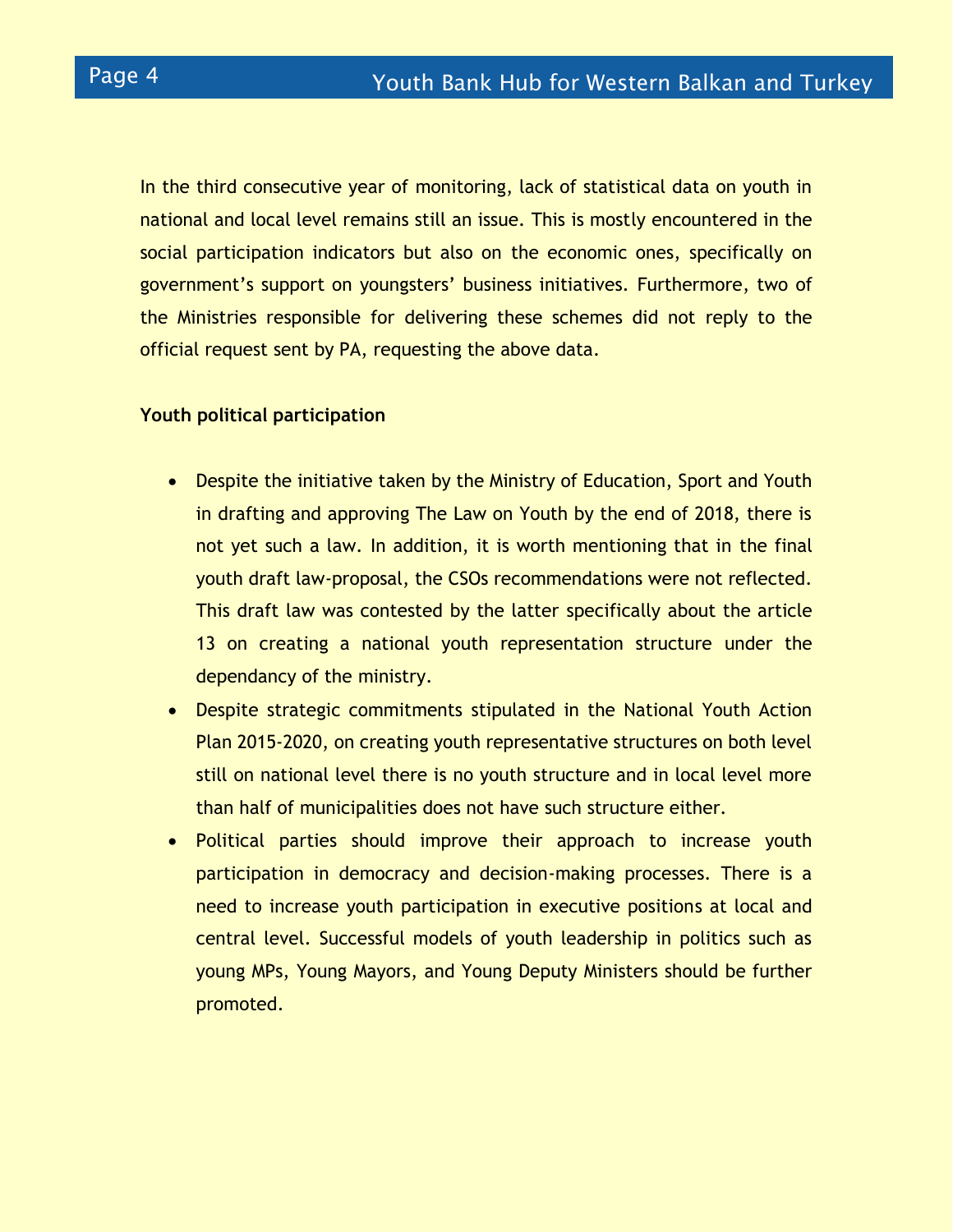### **Youth Social Participation**

- Education is a major field of intervention through enhancement of education curricula in primary and secondary schools, including extracurricular activities such as sports clubs, arts, where youngsters can share common interests and hobbies and can be engaged in social life. Thus, keeping them far from crime and illegal activities. In order to raise the quality of education and simultaneously enhance social skills, social and debate clubs should be established in high schools.
- More focus should be given to career counseling, especially to the establishment of career counseling centers in high schools, provided with qualified and professional education staff for such counseling.
- There is a need for more public space dedicated to cultural and sports activities for youth.
- Reintegration programs should be in place for the youngsters in prisons<sup>8</sup>, tailored to their needs and situation. These programs should contribute to strengthen youth capacities in different life skills and vocational training, preparing them for the life out of prison.
- Assistance schemes should be in place for the returning migrants, such as creating new job opportunities, providing start-ups grants, vocational training, acknowledgement of training courses obtained abroad etc., provision of psychosocial services for their children who find it difficult to be adapted in the schools etc.

#### **Youth Economic Participation**

- One of the advocacy issues is to reduce the high level of unemployment, through strengthening mechanisms for job search and access, investment in occupational services providing job search-skills building, and more informative online tools.
- There is a need for creation of career counseling centers not only in universities, but also in high schools, as well as research on labor market to inform students about future profession aligning their passion with the market needs.

<sup>8</sup> Percentage of young people in prisons is calculated as number of young people in prisons divided with total number of people in prisons in Albania.